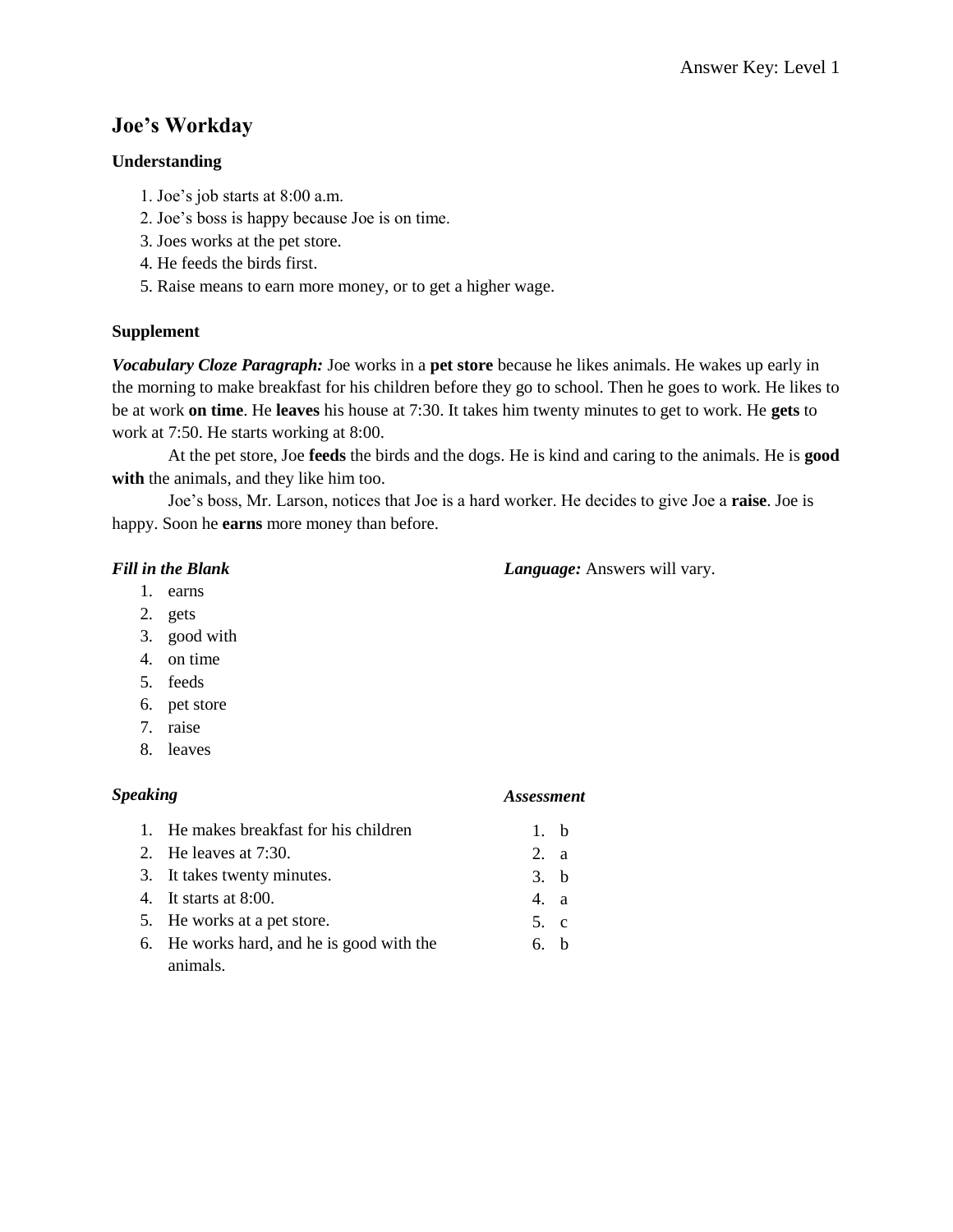# **9-1-1 Saves Lives**

### **Understanding**

- 1. Chris is five years old.
- 2. He was afraid because he tried to wake his dad, but his dad wouldn't wake up. Chris was the only one at home to help his dad.
- 3. Chris called 911.
- 4. Dad went to the hospital because he was very sick.
- 5. Chris is a hero because he saved his dad's life by calling 911.

# **Supplement**

*Vocabulary Cloze Paragraph:* When Chris was only five years old, he **saved** his dad's life. He called 911 when he needed to. He is a **hero!** One day when Chris's dad was on the couch, he wouldn't wake up. Chris **shook** him, but he didn't move. Chris's mom was at work, so Chris was **alone.** He felt very **afraid.** He knew what to do: call 911. He told the officer who answered, "I need help." He asked for help for his dad. The officer sent a **rescue team** to the house. They **came for** Chris's dad. They took him to the hospital. Chris's dad gives him a **hug.** He is grateful that Chris called 911 in an emergency.

# *Fill in the Blank*

- 1. saved
- 2. alone
- 3. shook
- 4. rescue team
- 5. afraid
- 6. came for
- 7. hero
- 8. hug

# *Speaking*

- 1. Chris saved his dad.
- 2. He would not wake up or move.
- 3. His mom was at work, so Chris was alone.
- 4. He said, "My dad will not wake up. He needs help."
- 5. The rescue team came for Chris's dad.
- 6. He feels better.

# *Language*

- 1. give
- 2. wants
- 3. was
- 4. says/said
- 5. call
- 6. shook
- 7. became

#### *Assessment*

1. c 2. a 3. b 4. b 5. a 6. c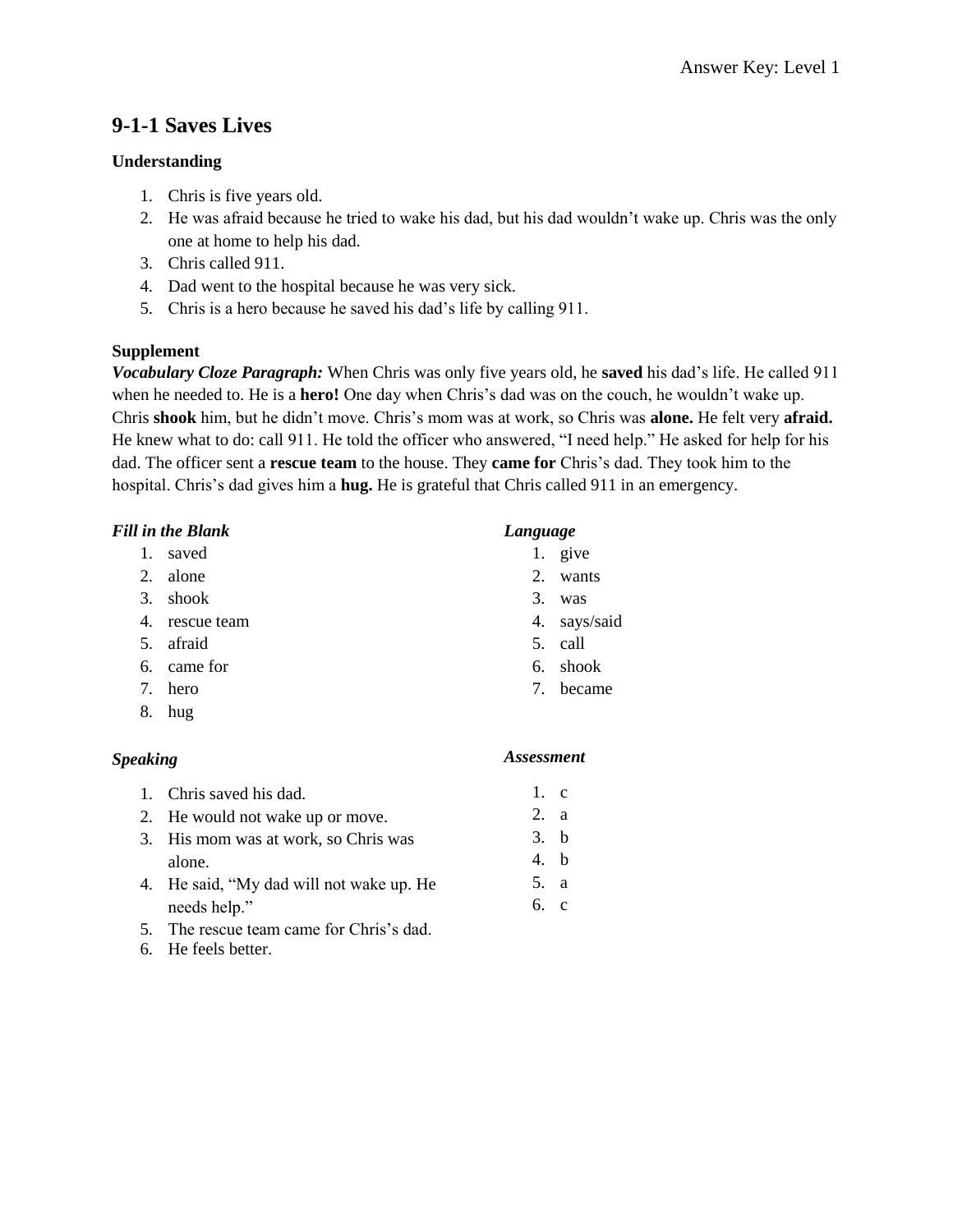# **Fall is Here**

# **Understanding**

- 1. b. Days get shorter in the fall.
- 2. There are more school buses on the roads in the fall because children have returned to school.
- 3. The fall leaves are brown, gold and red.
- 4. People rake the leaves into piles.
- 5. Kids jump in the leaves.
- 6. Some apples taste sweet and others are sour.

### **Supplement**

*Vocabulary Cloze Paragraph:* We know when fall is here. The weather gets colder. Summer is **gone**. Nights **grow** longer, and days are shorter. The leaves on the trees turn **shades** of red, orange, gold, and brown. The leaves fall down—that's why we call it **fall**! People **rake** the leaves into bags or piles. The piles of leaves are fun for children to jump in.

A fall fruit is the apple. Families can visit an apple **orchard** and pick their own apples to eat later. There are many kinds of apples to pick. They can be sweet or sour. The best apples are **crisp**.

When children return to school in the fall, drivers need to **watch for** school buses. They need to pay attention to the **flashing** red lights of the buses when the buses are dropping children off.

# *Fill in the Blank*

- 1. flashing
- 2. fall
- 3. watch for
- 4. gone
- 5. grow
- 6. shades
- 7. crisp
- 8. orchard
- 9. rake

### *Speaking*

### *Assessment*

1. b 2. c 3. c 4. a 5. a 6. b

*Language:* Answers will vary.

- 1. Days grow shorter in the fall.
- 2. School buses are on the roads in the fall.
- 3. The leaves change color/fall from the trees/blow in the wind.
- 4. People rake leaves, and children jump in the leaves
- 5. An apple is a fall fruit.
- 6. I can pick my own apples at an orchard.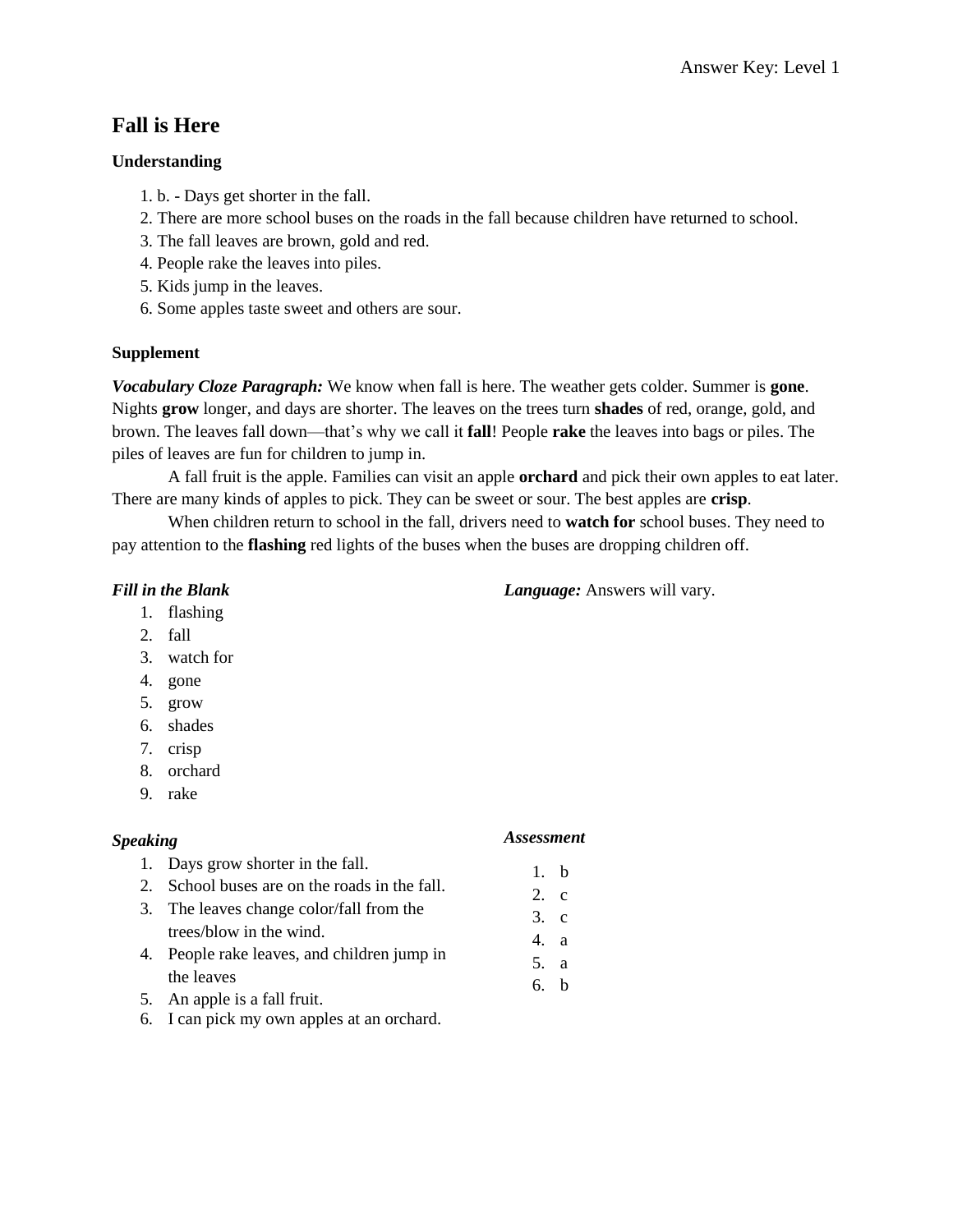# **Calling in Sick**

#### **Understanding**

- 1. An alarm clock wakes Lynn.
- 2. Lynn gets ready for work.
- 3. Lynn lies down on the couch.
- 4. Lynn does not feel well. Her body aches.
- 5. Lynn calls her boss because she is too sick to go to work.

#### **Supplement**

*Vocabulary Cloze Paragraph:* Lynn **wakes** up by hearing her **alarm clock**. She gets dressed and **combs** her hair. She is ready for work. Then she **lies down** on the couch. She doesn't feel well. She touches her forehead. Lynn has a **fever**. Her body **aches**. She feels sick. Lynn knows she needs to call her boss. She needs to tell him she cannot work today. She calls Mr. Clark and tells him she is sick. "I will not be able to work," she says.

Mr. Clark thanks Lynn for calling. He says, "Let me know when you can **return** to work." Lynn promises she will call him when she feels better. She hopes she can return to work soon.

*Language*

*Assessment*

1. c 2. b 3. a 4. a 5. b

|  |  |  | <b>Fill in the Blank</b> |
|--|--|--|--------------------------|
|--|--|--|--------------------------|

| и иние ршик    | Lunguuge    |
|----------------|-------------|
| 1. fever       | 1. I don't  |
| 2. combs       | 2. He isn't |
| 3. wakes       | 3. She's    |
| 4. aches       | 4. I'll     |
| 5. lies down   | 5. We'll    |
| 6. return      | 6. I'm      |
| 7. alarm clock | 7. I can't  |

#### *Speaking*

- 1. An alarm clock wakes Lynn up.
- 2. She puts on her clothes and combs her hair.
- 3. She has a fever. Her body aches. She is sick.
- 4. Lynn calls her boss.
- 5. She needs to tell him that she cannot come to work.
- 6. He says, "I hope you feel better soon. Let me know when you will return to work."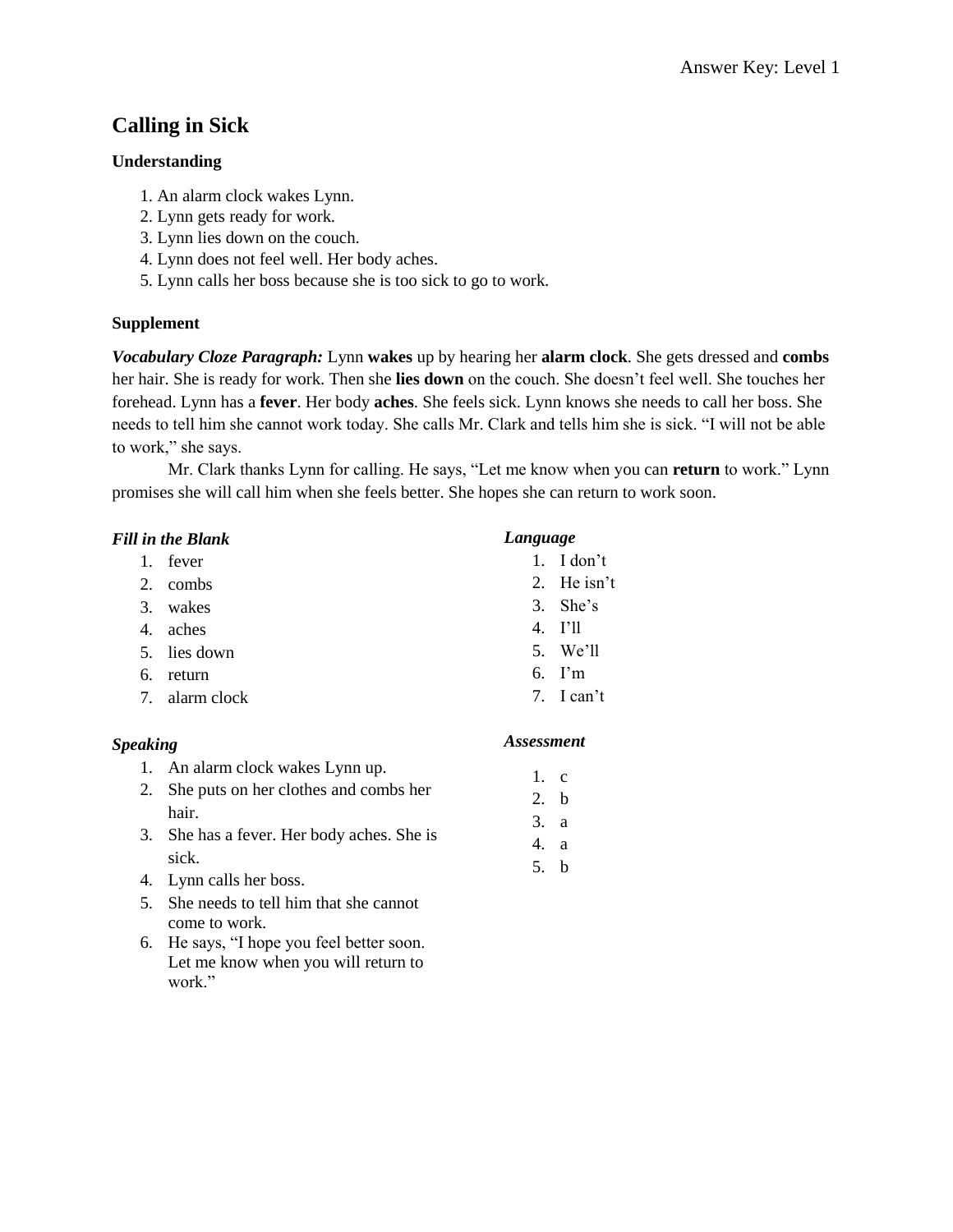# **An Obese Life**

### **Understanding**

- 1. Jon wants to go to the park because it is a nice day.
- 2. Jon is talking with his mom.
- 3. Mom can't spend time with Jon because she is tired.
- 4. Mom wishes she could play with Jon.
- 5. Mom could lose weight.

### **Supplement**

*Vocabulary Cloze Paragraph:* Jon wants to go to the park to play. He asks his mom if they can go. She **replies**, "Not today." She wants to **take** her son to the park, but her **weight** often stops her from playing with him. She is so overweight that she is unhealthy. She is **obese**. Her weight makes her tired, and her body **aches** when she moves too much. She becomes **short of breath** easily. Mom's obesity **prevents** her from doing many activities, including playing with Jon at the park.

# *Fill in the Blank*

- 1. weight
- 2. short of breath
- 3. prevents
- 4. obese
- 5. aches
- 6. take
- 7. replies

# *Speaking*

- 1. He wants to go to the park.
- 2. She says it's too hot.
- 3. She is too tired.
- 4. She wishes she could take Jon to the park.
- 5. She feels bad/tired/short of breath/body aches.
- 6. Jon's mom could try to lose some weight.

# *Language*

- 1. Haley wishes she could visit her friend in Florida.
- 2. The Carsons wish they could buy another car.
- 3. Suk Jong wishes she could get more sleep.
- 4. I wish I could lose twenty pounds.
- 5. Hans wishes he could spend more time with his children.
- 6. We wish we could stay longer.
- 7. Francisco wishes he could learn English faster.

- 1. b
- $2 \quad c$
- 3. a
- 4. a
- 5. c
- 6. c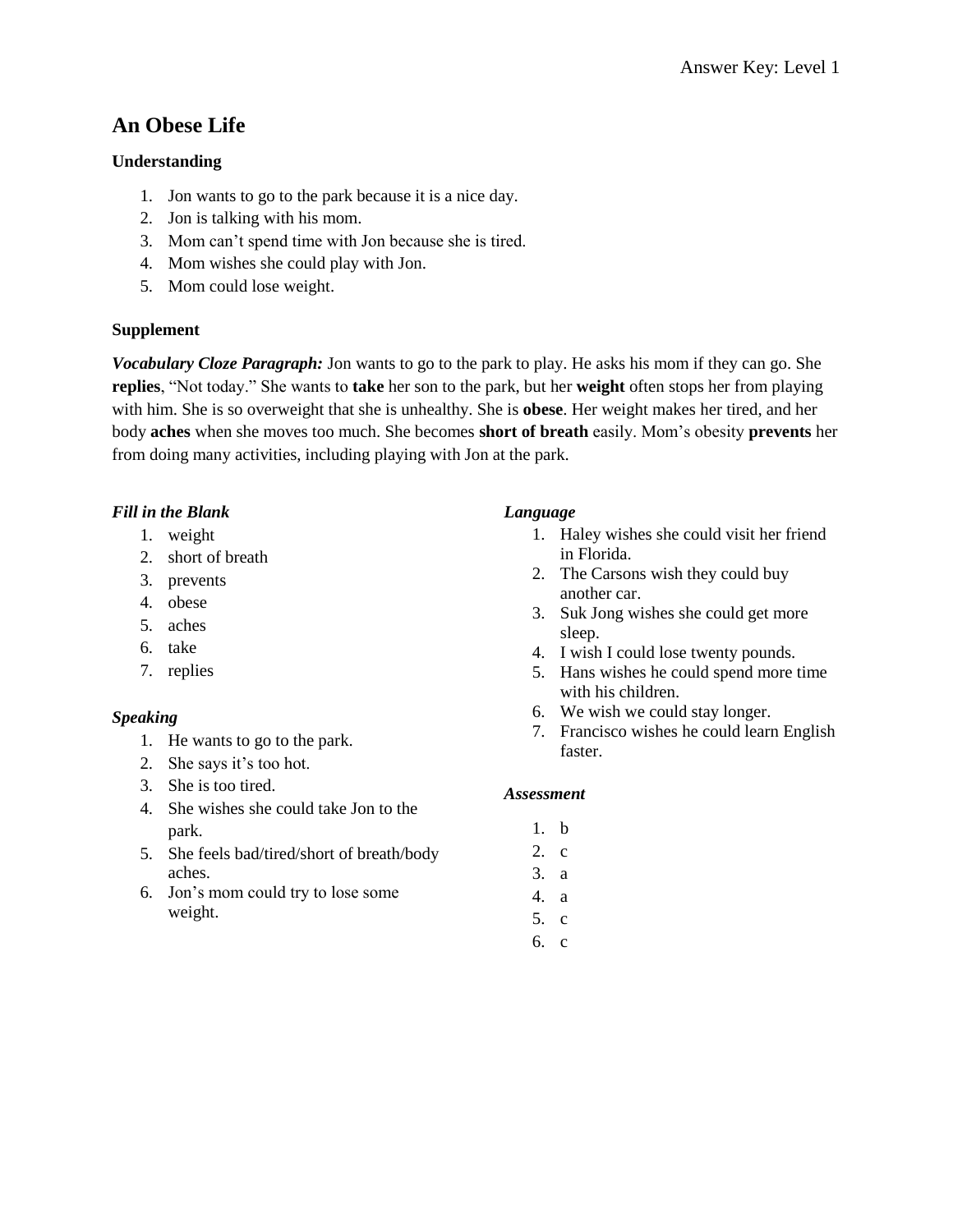# **Madge is Stressed Out**

### **Understanding**

- 1. Single means that Madge is not married.
- 2. Madge is tired because she has three children by herself/works long hours/her job is hard, etc.
- 3. Madge feels tired/stressed out.
- 4. Madge calls her friend Paige.
- 5. Madge could take a short walk/do a workout video/exercise daily/eat less junk food.

# **Supplement**

*Vocabulary Cloze Paragraph:* Madge is so busy and worried that she has become **stressed out**. Because she is a **single** mother, she **parents** her three children by herself. She has a full-time job. She is often tired. She helps her children with their homework and reads them books before bedtime. Then she **tucks** them into bed.

Madge calls her friend Paige and asks for advice. Paige gives Madge some tips. Paige tells Madge to do a **workout video** online or on a DVD. Doing some **exercise** every day can help to relieve stress. **Plus**, eating less **junk food** can help Madge feel better. Madge already feels less stressed out just by talking with Paige. Sometimes talking about stress with a friend helps too.

### *Fill in the Blank*

| workout video |  |
|---------------|--|
|               |  |

- 2. stressed out
- 3. parents
- 4. plus
- 5. tucks
- 6. junk food
- 7. exercise

### *Speaking*

- 1. She has three children.
- 2. She works full time. She is a single mom.
- 3. She cooks dinner and cleans the kitchen. She helps her children with homework.
- 4. She calls her friend Paige.
- 5. She tells Madge to take a short walk and eat less junk food.
- 6. Talking with a friend helps Madge to feel less stressed out.

#### *Language*

- 1. Do
- 2.  $Go$
- 3. Use
- 4. Eat
- 5. Be
- 6. Exercise
- 7. Cook

### *Assessment*

1. a 2. a 3. b 4. c 5. a 6. c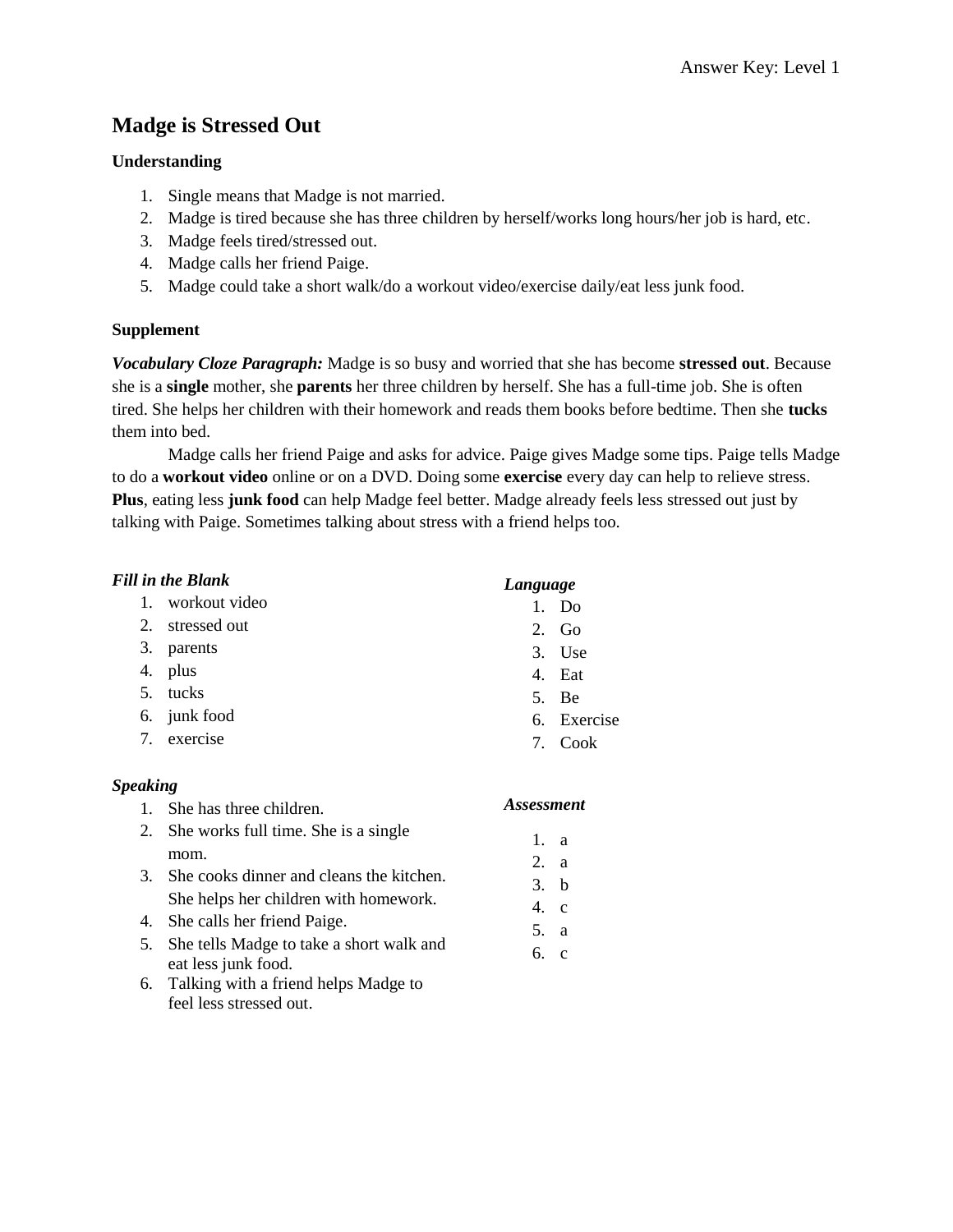# **Baby Kate Loves Books**

#### **Understanding**

- 1. Kate likes big pictures because they are easier to see.
- 2. Kate likes to see bright colors in books.
- 3. Wordless books are books without words. Wordless books have only pictures.
- 4. Kate's mom has books in the house, in the car, and in her purse.
- 5. Mom reads to baby Kate every day.

#### **Supplement**

*Vocabulary Cloze Paragraph:* Kate is a baby. She cannot read on her own yet. Kate's mother reads all kinds of books to her. Kate's mother reads books with a lot of pictures in them called **picture books.** She reads books to Kate that have bold, **bright** colors that are easy for Kate to see. Books with **dull** colors are **hard** to see. She reads Kate books with only **a few** words on each page. In fact, Kate's mother reads **wordless** books to her also – books without any words, just pictures. Kate's mother shows her the pictures in the books and talks about what is happening in the pictures.

Kate's mother keeps many books all around the house. She **even** keeps small books in her **purse** for times when they are waiting somewhere. Then she can read to her baby anywhere they are. Kate's mother reads to her, and now Kate loves books!

#### *Fill in the Blank*

- 1. dull
- 2. picture books
- 3. wordless
- 4. even
- 5. bright
- 6. hard
- 7. a few
- 8. purse

#### *Speaking*

#### *Assessment*

2. c 3. b 4. c 5. c 6. a

*Language: Answers will vary.*

- 1. Kate's mom reads to her. 1. b
- 2. She likes books with big pictures. 3. She likes pictures of babies and animals.
- 4. She keeps books in the house, in the car,
- and in her purse.
- 5. She knows babies learn a lot from books.
- 6. She reads to Baby Kate every day.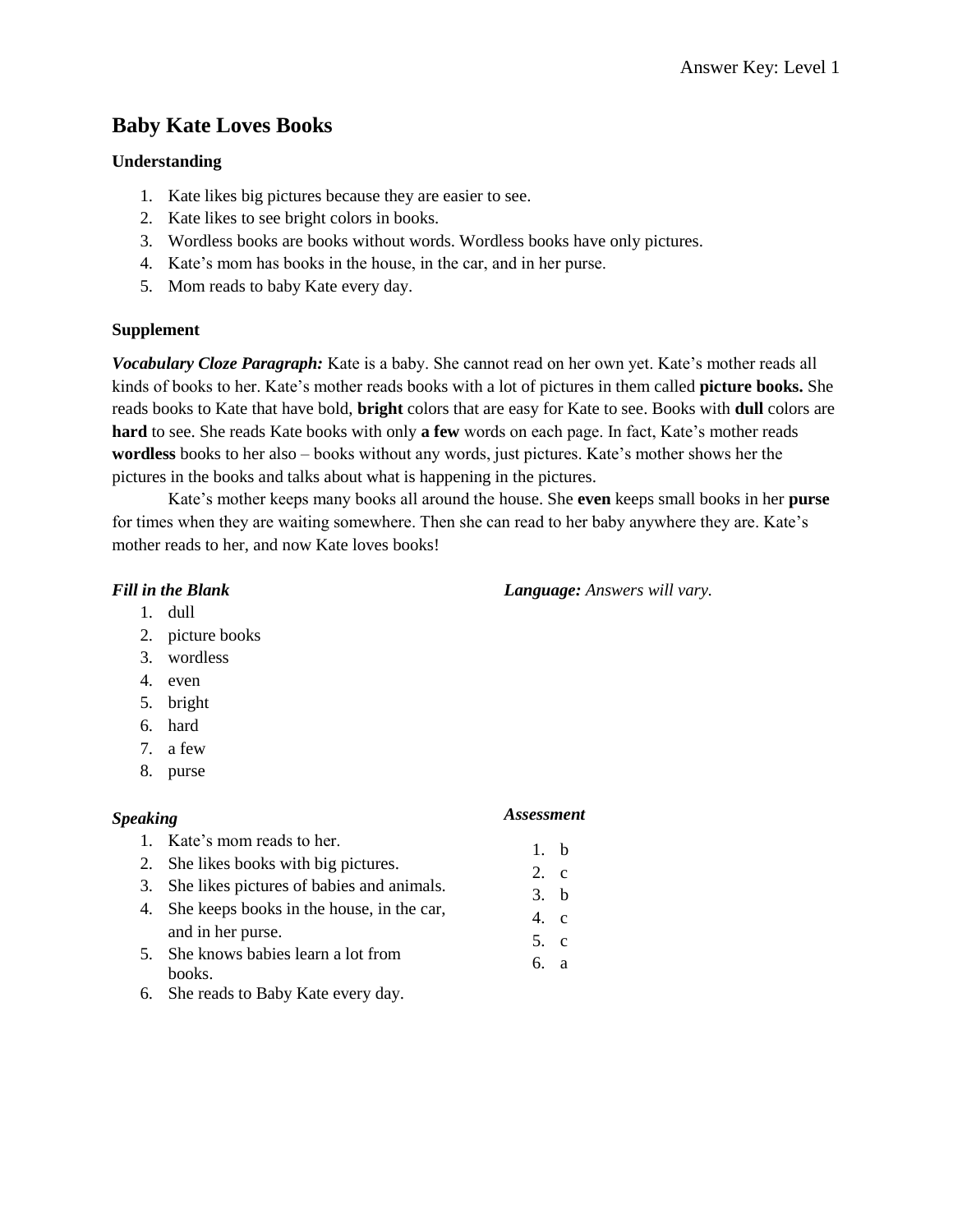# **Baby's First Haircut**

### **Understanding**

- 1. Shane is one year old.
- 2. Dad likes Shane's hair because it has nice curls.
- 3. A woman mistakes Shane for a girl because of his longer hair.
- 4. Shane will get his hair cut the next day/tomorrow.
- 5. Dad and Mom take Shane to get his first haircut.

### **Supplement**

*Vocabulary Cloze Paragraph:* Shane is a baby, only one year old. He has long, **curly** hair. When Shane and his father are at the grocery story, a woman stops to **admire** Shane's curly hair. She tells Shane's father that she likes his baby's **pretty** curls. The woman wonders how old she is. Shane's father tells her that the baby is a boy.

Shane's father says to Shane's mother, "A woman at the mall **thought** Shane was a girl." He thinks it **funny**. Shane's mother wants the baby to get a **haircut** so Shane will look like a boy. The father **agrees**. They plan to take Shane for his first haircut tomorrow.

### *Fill in the Blank*

- 1. agrees
- 2. thought
- 3. haircut
- 4. funny
- 5. pretty
- 6. admire
- 7. curly

#### *Speaking* 1. He is one year old. 2. He has curly hair. 3. A woman admires Shane's hair at the mall. 4. She thinks Shane is a girl. 5. Dad thinks it was funny. 6. Shane's parents will take Shane to get his first haircut tomorrow. *Assessment* 1. c 2. a 3. c 4. c 5. a 6. a

#### *Language: Answers will vary.*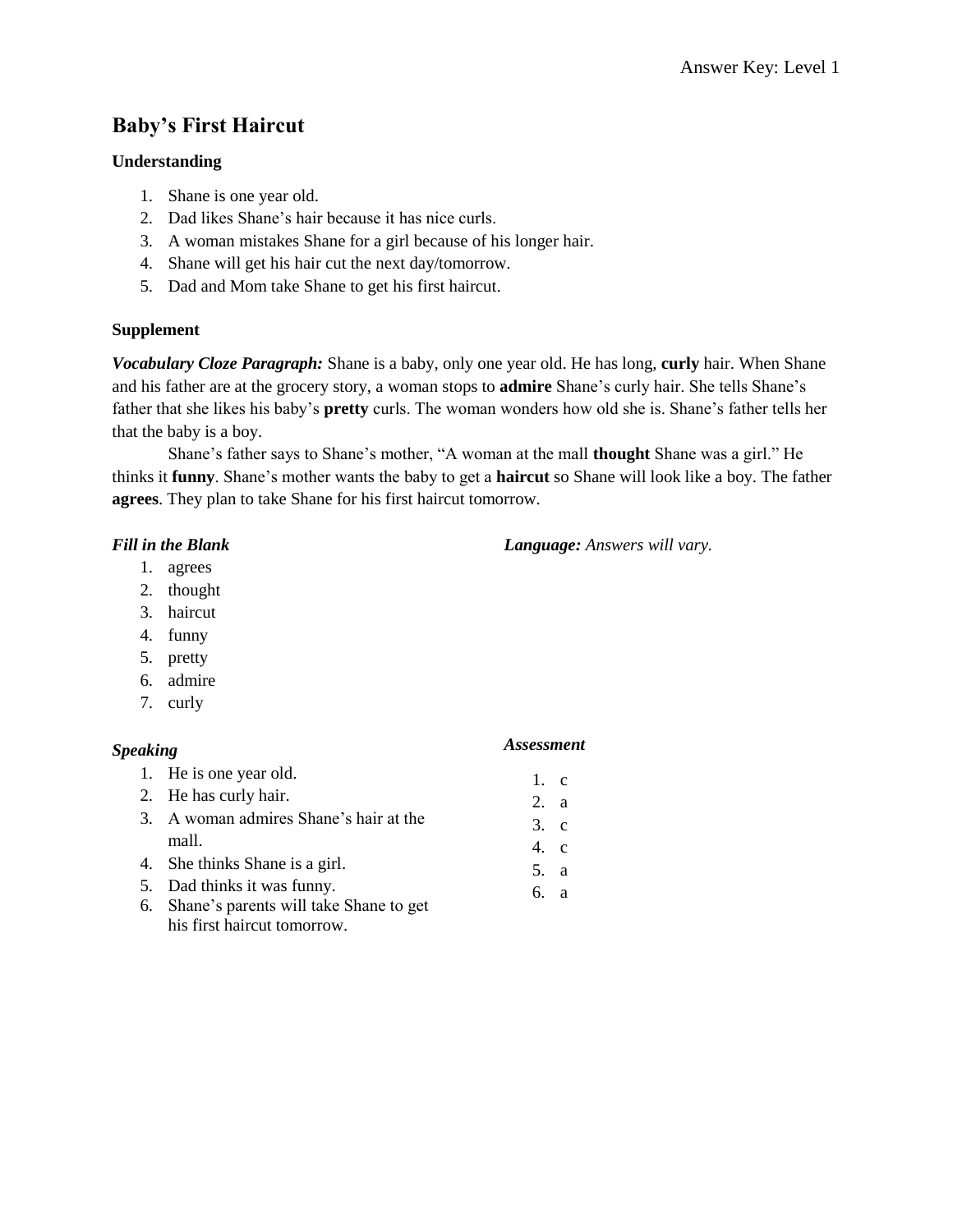# **The Yellow Pages**

# **Understanding**

- 1. Pam's house is cold because her furnace isn't working.
- 2. She uses the yellow pages.
- 3. She looks for the word heating in the phone book.
- 4. She calls Hal at Hal's Heating.
- 5. The word repair means to fix something.

# **Supplement**

*Vocabulary Cloze Paragraph:* Pam wakes up one morning and notices how cold the room is. She puts on her **robe** and walks through the house. Every room is cold! The **whole** house is cold! Pam looks at the thermostat. It is only fifty-five degrees, cooler than normal. Pam goes downstairs to check the furnace. It's not working. It must be broken. Pam needs to call someone to **fix** it, but she can't use her cell phone.

She finds her **phone book** with the yellow pages and the white pages. She looks in the **yellow pages** for businesses that repair furnaces. She doesn't look for "furnace." She looks for "**heating**."

Pam calls Hal's Heating and tells Hal about her cold house. Hal sends an employee to Pam's house. The man makes the **repair** on the furnace. It works now! Pam is **glad** that the man fixed the furnace, and she is happy she had the yellow pages in her house!

# *Fill in the Blank*

- 1. furnace
- 2. repair
- 3. robe
- 4. fix
- 5. yellow pages
- 6. whole
- 7. glad
- 8. heating
- 9. phone book

# *Speaking*

- 1. She notices that her room is cold.
- 2. The temperature is 55 degrees.
- 3. She looks in the phone book/the yellow pages for help.
- 4. She calls Hal's Heating.
- 5. One of Hal's workers comes to fix the furnace.
- 6. She is glad.

#### *Language*

- 1. Carrie's Cake Shop
- 2. Chocolates by Bella
- 3. Daily Bread Bakery
- 4. Delia's Hair Salon
- 5. Drywall Experts, Inc.
- 6. Egbert's Egg Company
- 7. Elegant Weddings

- 1. a
- 2. a
- 3. c
- 4. b
- 5. a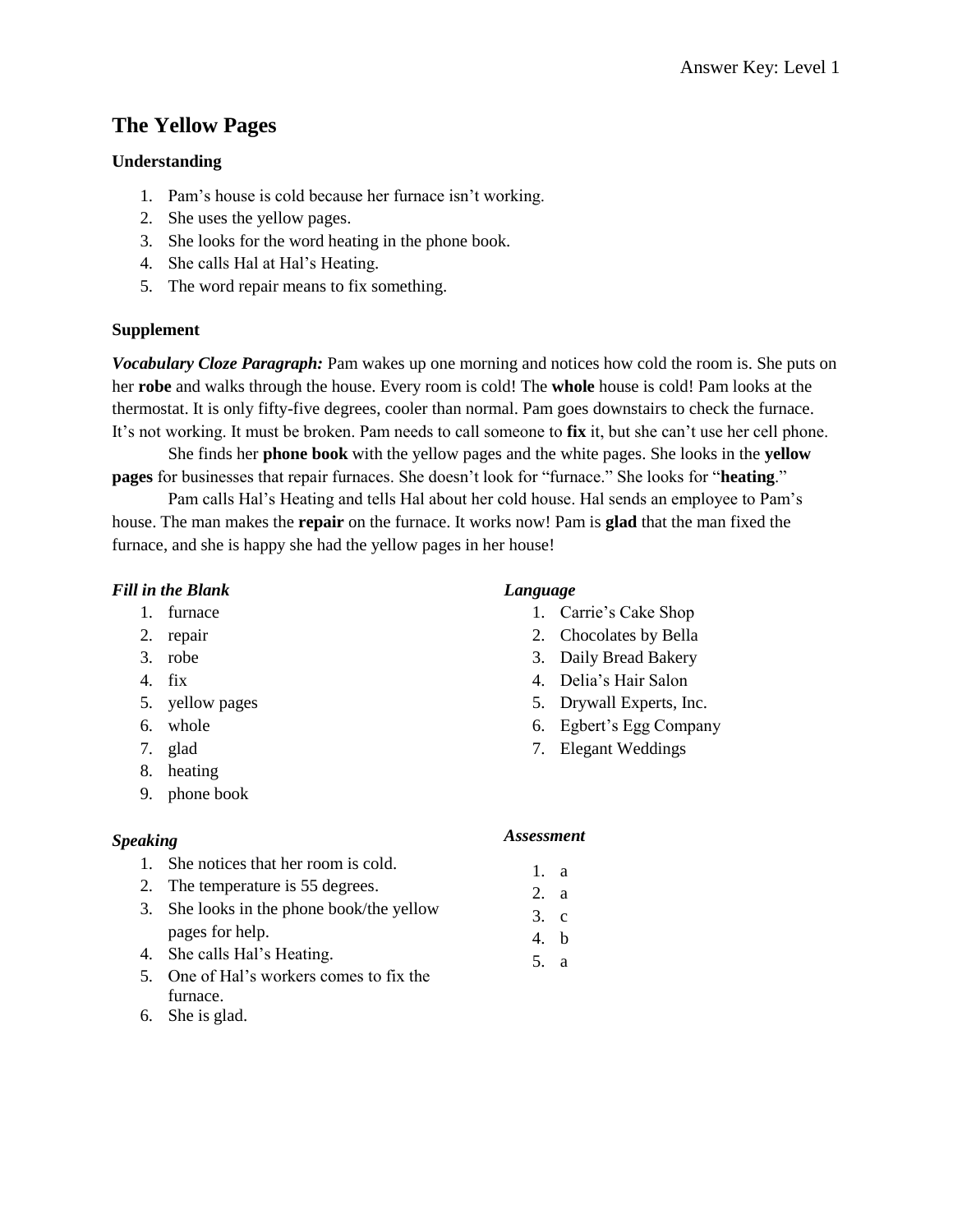# **I Miss My Mom**

### **Understanding**

- 1. Minh feels sad.
- 2. Minh misses her mom.
- 3. Joel misses his parents (mom and dad).
- 4. Joel has not seen his parents for five years.
- 5. Joel and Minh stay in touch with their loved ones through letters, phone calls, and emails.

### **Supplement**

*Vocabulary Cloze Paragraph:* Joel and Minh talk during the class **break**. Joel notices that Minh looks sad. He asks, "Is something wrong?"

Minh answers, "I **miss** my mom. She lives in **Laos**. She is sick, and I wish I could be with her." Joel understands. His parents live far away in **Maine**. He says, "I write them letters and emails,

but that is not the **same** thing as seeing them."

Minh agrees. She would like to visit her mother and give her a **hug**. Joel and Minh **both** miss their **loved ones**.

| <b>Fill in the Blank</b>                  |                | Language |               |
|-------------------------------------------|----------------|----------|---------------|
| 1.                                        | miss           | 1.       | at            |
|                                           | 2. break       |          | $2. \quad$ on |
| 3.                                        | both           | $3.$ at  |               |
| 4.                                        | Maine          |          | 4. in, in     |
|                                           | 5. loved ones  | 5. at    |               |
|                                           | $6. \quad hug$ | $6.$ in  |               |
| $7_{\scriptscriptstyle{\ddot{\text{c}}}}$ | Laos           | 7        | $\Omega$      |
|                                           |                |          |               |

8. same

| <b>Speaking</b> |                                                         | <i>Assessment</i> |  |
|-----------------|---------------------------------------------------------|-------------------|--|
|                 | 1. "Is something wrong?"                                | 1. b              |  |
|                 | 2. Minh is sad because she misses her                   | 2. a              |  |
|                 | mom.                                                    | 3. c              |  |
|                 | 3. She lives in Laos.                                   | 4. b              |  |
|                 | 4. They live in Maine.                                  | 5. h              |  |
|                 | 5. He has not seen them for five years.                 | 6. с              |  |
|                 | 6. They talk on the phone, write letters,<br>and email. |                   |  |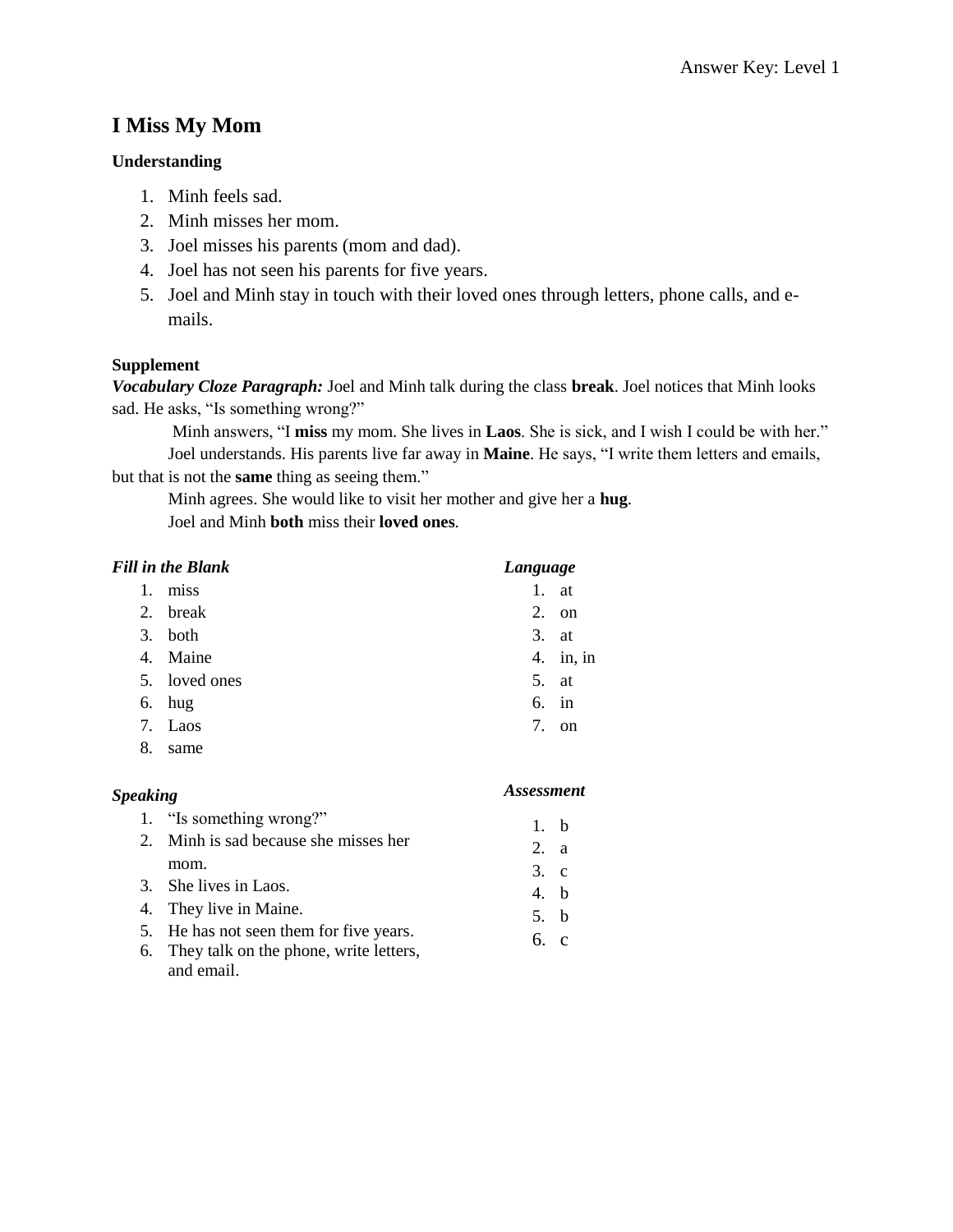# **Seasons of Rhyme**

#### **Understanding**

- 1. The first day of summer is June 21st.
- 2. People like to eat fresh apples in the fall.
- 3. There are three months between each season.
- 4. Answers will vary "nature awakes from its rest" means that during the winter the grass, trees, and flowers are resting and then awaken (reappear; burst forth new life) in the spring season.
- 5. Christmas is in December.
- 6. Reappear means to be seen again or to come into view again.

#### **Supplement**

*Vocabulary Cloze Paragraph:* Each of the four seasons is different. Winter begins in December. Snow is on the ground and holiday decorations **abound**. The perfect Christmas gifts are **sought** to give to loved ones and friends. Many people go sledding and ice skating. In winter, we wear gloves, hats, and **long underwear** to keep warm.

Spring begins in March when the weather gets warmer and the snow is **melting**. Grass **reappears** after the snow melts. The air is fresh, and trees **bud** new leaves and flowers.

Summer begins in June. Some people go fishing and some go swimming. Many go to the lake and **bask** in the sun.

Fall, or autumn, begins in September. We enjoy the cool **breeze**. Farmers harvest their **crops**. Apples are ripe. School starts!

| <b>Fill in the Blank</b> |                   | Language            |
|--------------------------|-------------------|---------------------|
| 1.                       | abound            | 1.<br>!/!           |
|                          | 2. long underwear | 2.<br>$\frac{1}{2}$ |
| 3.                       | breeze            | $3.$ !/!            |
| 4.                       | melting           | 4.                  |
| 5.                       | crops             | 5.                  |
| 6.                       | bask              | $6.$ !/!            |
| 7.                       | sought            | 7.                  |
| 8.                       | bud               | 8.                  |
| 9.                       | reappears         |                     |

### *Speaking*

| <i><b>Assessment</b></i> |
|--------------------------|
|--------------------------|

5. c 6. b

- 1. They all begin on the  $21^{st}$ . 2. In the spring, leaves and grass/flowers are new. 1. a 2. c 3. a 4. b
- 3. Fishing and swimming are popular in the summer.
- 4. In the fall, farmers harvest their crops.
- 5. They like a snow day. They like to go ice skating and sledding.
- 6. You should wear hats and gloves and long underwear.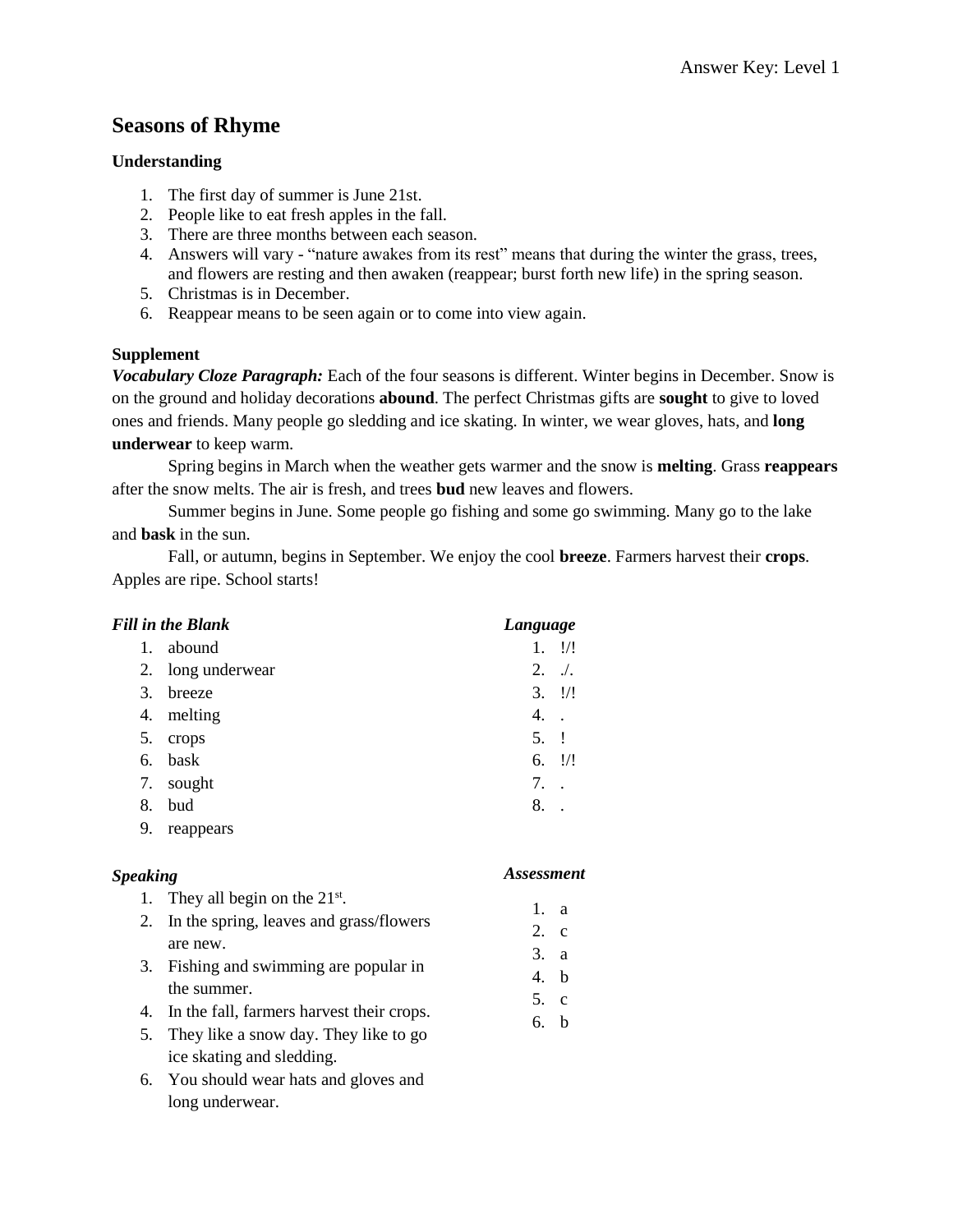# **Too Much Sitting**

### **Understanding**

- 1. Ron sits for eight hours each day.
- 2. He sits on the bus/at his desk/during his breaks/at lunch/on the sofa/in his chair.
- 3. Ron's back aches.
- 4. He talks with a friend.
- 5. Ron could stand/walk/move more.

# **Supplement**

*Vocabulary Cloze Paragraph:* Ron sits a lot. He sits for **almost** fourteen hours a day! He sits when he is eating and when he is on the bus to work. He sits **during** his breaks at work and again on the bus ride home. In the evenings, he sits on the **sofa** when he watches TV. He reads books while sitting in a chair. That's a lot of sitting!

Ron has noticed his back **aches**. He asks his friend about his **back** pain. His friend gives him some good advice. He says, "Ron, you should **move** more. Try standing, walking, or doing **more** exercise. Then your back won't hurt as much."

Ron will try to move more and sit less!

# *Fill in the Blank*

- 1. during
- 2. aches
- 3. move
- 4. almost
- 5. sofa
- 6. more
- 7. back

### *Speaking*

- 1. He rides the bus.
- 2. He sits at his desk.
- 3. He watches TV and reads.
- 4. He sits for eight hours.
- 5. His back aches.
- 6. Ron should move more.

#### *Language*

- 1. stomachache
- 2. backache
- 3. toothache
- 4. sore throat
- 5. aches
- 6. throat aches
- 7. stomach aches

- 1. a
- 2. b
- 3. c
- 4. a
	- 5. c
	- 6. c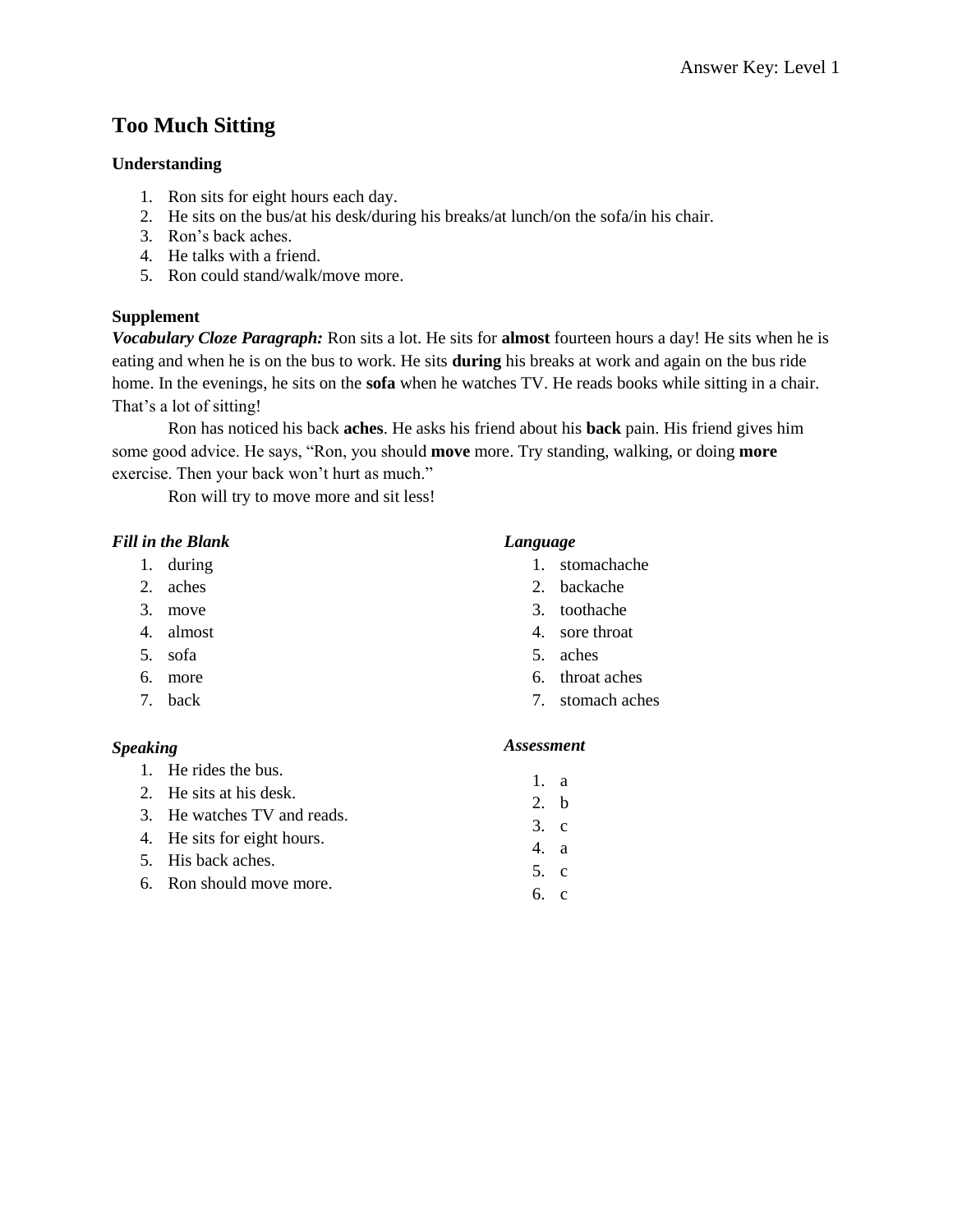# **My Mother**

### **Understanding**

- 1. This reading is about a mother, or the author's mother.
- 2. Answers will vary.
- 3. Answers will vary.
- 4. Answers will vary.
- 5. Forever means always; for all time.

# **Supplement**

*Vocabulary Cloze Paragraph:* This **poem** was written by a man about his mother. He wonders, "**Whom** do I turn to when I am **down**?" He knows he can **turn to** his mother when he is feeling sad, and she will be there for him. He knows he can **trust** her with his life. She will always stand by his side for support. She will always listen to him. She will never **turn her back on** him when he needs her. The man's mother will love him **forever**. He knows he has a wonderful mother!

# *Fill in the Blank*

- 1. trust
- 2. forever
- 3. turn her back on
- 4. down
- 5. turn to
- 6. whom
- 7. poem

### *Speaking*

- 1. The poem is about a child and his mother.
- 2. He can turn to his mother always/all the time.
- 3. He trusts his mother.
- 4. His mother listens.
- 5. "Turn her back on him" means his mother will never ignore him or be unavailable.
- 6. His mother

### *Language*

- 1. trust in
- 2. gives the runaround to
- 3. turn to
- 4. brush off
- 5. turn your back on
- 6. leans on
- 7. turn to/trust in

- 1. a
- 2. a
- 3. a
- 4. a
- 5. b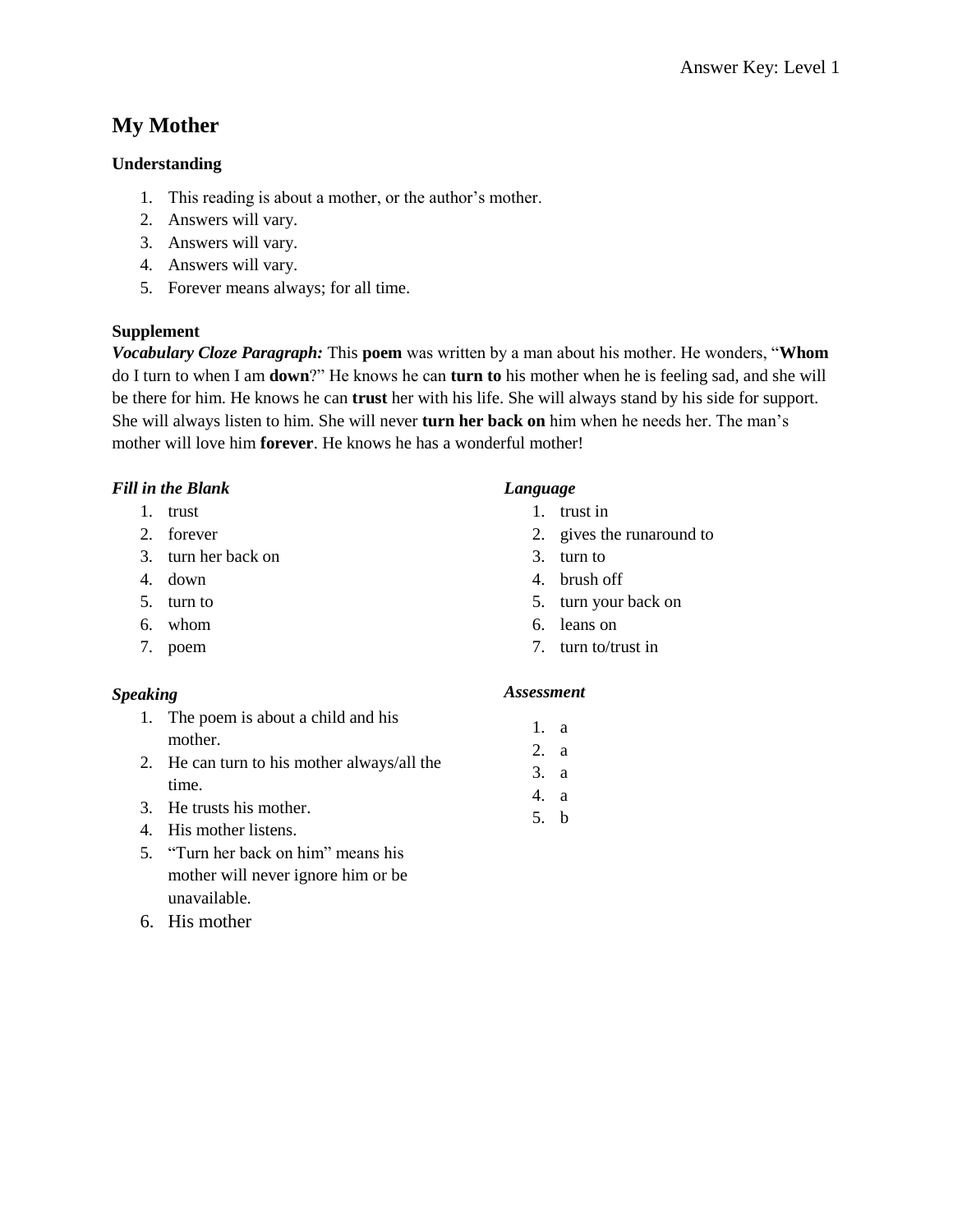# **Story Hour**

### **Understanding**

- 1. Story hour takes place at the library.
- 2. Lore brings her son, Juan, to story hour.
- 3. They sing the ABC song.
- 4. Yes, they are having a good time. They both smile when listening to the story and when they are singing.
- 5. They bring home an ABC book.

# **Supplement**

*Vocabulary Cloze Paragraph:* Lore and her son go to **story hour** at their local **library**. They like the library. They listen to a story **about** a young boy. When Juan **listens**, he smiles. He likes the story. The boy in the story learns to sing the ABC song. When the story is finished, Lore and Juan **both** sing the song with the other parents and children. Juan sings the song by himself to Lore. She likes to hear Juan sing.

Story hour is **finished**, and it's time to go home. Lore **checks out** a book so he can practice singing the song at home. When they drive home, Lore and Juan sing together. Juan knows his ABCs!

| <b>Fill in the Blank</b> |               |        | Language   |  |
|--------------------------|---------------|--------|------------|--|
| 1.                       | story hour    |        | 1. We      |  |
|                          | 2. checks out |        | 2. He      |  |
| 3.                       | about         | 3. It  |            |  |
|                          | 4. library    |        | 4. They    |  |
|                          | 5. listens    |        | 5. She     |  |
| 6.                       | <b>both</b>   |        | 6. You     |  |
| 7 <sup>7</sup>           | finished      | $\tau$ | <b>She</b> |  |
|                          |               |        |            |  |

| <b>Speaking</b> |                                                            | <i><b>Assessment</b></i> |  |
|-----------------|------------------------------------------------------------|--------------------------|--|
|                 | 1. She brings him to story hour at the<br>library.         | 1. a                     |  |
|                 | 2. They listen to a story.                                 | 2. b<br>3. c             |  |
|                 | 3. The boy learns the ABC song.                            | 4. c                     |  |
|                 | 4. After the story is finished, they sing the<br>ABC song. | $5-h$                    |  |
| 5.              | When they are singing, they smile.                         | 6. a                     |  |

6. She checks out an ABC book.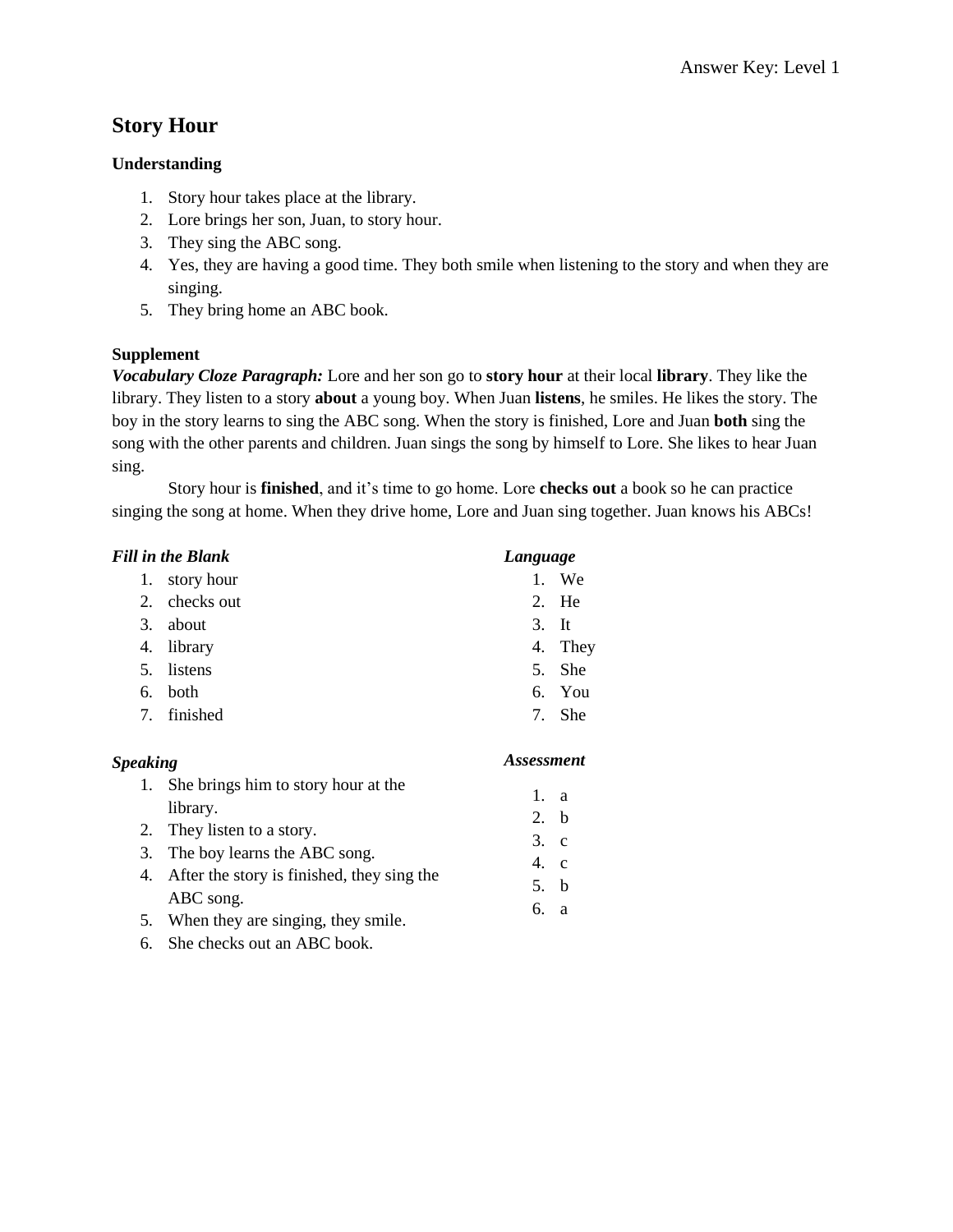# **Bike Safety**

#### **Understanding**

- 1. Beth got a new bike as a gift for her birthday.
- 2. Beth's last gift was a new bike helmet.
- 3. Dad wants Beth to wear a helmet because it will keep her head safe.
- 4. The chinstrap is loose on Beth's helmet.
- 5. Beth's family ride their bikes to the park.

#### **Supplement**

*Vocabulary Cloze Paragraph:* Beth's birthday is today! She turns five. It is her **fifth** birthday. Beth received a **bike** as a gift. She is excited to start riding it. Her father says, "Wait." He tells her she has one gift **left** to open. Beth opens the **gift**. It is a red bike **helmet** to wear when she rides her bike. Her father says it will protect her head and keep it **safe**. Beth promises to wear the helmet when she rides her bike. She says, "**Let's** ride our bikes to the park!" Beth tries out her new gift. Her family **bikes** to the park.

| <b>Fill in the Blank</b> |           | Language |                |  |
|--------------------------|-----------|----------|----------------|--|
| 1. $gift$                |           |          | 1. Your        |  |
| 2. bike                  |           |          | $2. \text{my}$ |  |
| 3. safe                  |           |          | 3. hers        |  |
| 4. left                  |           |          | 4. theirs      |  |
|                          | 5. bikes  |          | $5.$ its       |  |
|                          | 6. helmet |          | 6. our         |  |
| 7. fifth                 |           |          | 7. his         |  |
| $8.$ let's               |           |          |                |  |

| <b>Speaking</b> |                                            | <i><b>Assessment</b></i> |  |
|-----------------|--------------------------------------------|--------------------------|--|
|                 | She is five.                               |                          |  |
|                 | 2. She got a bike and a red helmet.        | $1-h$                    |  |
|                 | 3. The helmet will keep her head safe.     | 2. a                     |  |
|                 | 4. She wants to ride her bike to the park. | $3 \text{ c}$            |  |
|                 | 5. Beth's brother helps her put her helmet | 4. a                     |  |
|                 |                                            | 5 $\alpha$               |  |

6. They bike to the park.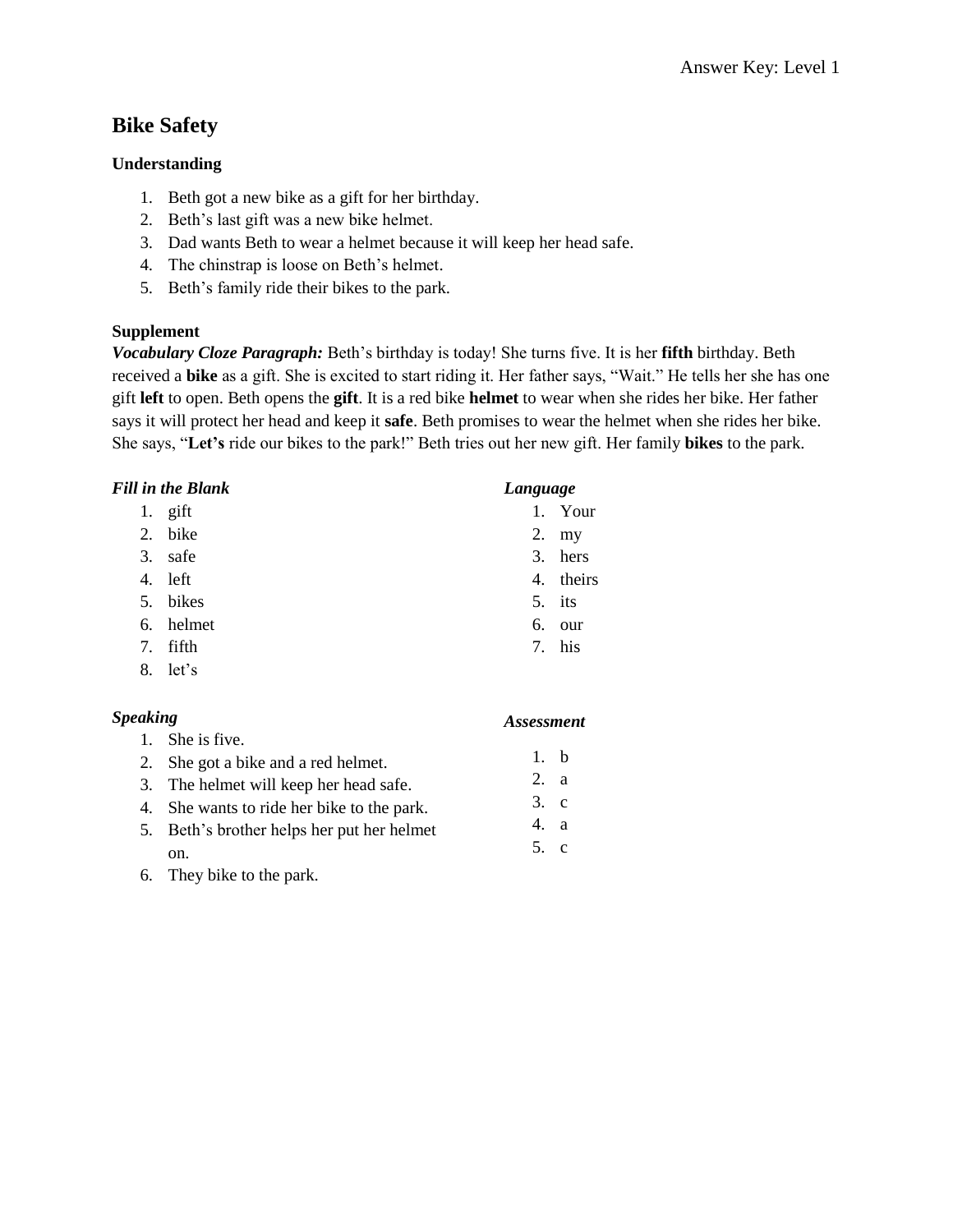# **Omar Loves to Read**

### **Understanding**

- 1. Omar is eight months old.
- 2. Omar loves to read.
- 3. Omar's mom reads to Omar because she knows it is good for his brain, he learns a lot from reading, and because she wants him to be a good reader.
- 4. Omar's mom reads to Omar every day.
- 5. Omar likes pictures of animals, toys, trucks and children.

#### **Supplement**

*Vocabulary Cloze Paragraph:* Omar is eight months old. He likes many things. He likes learning, feeding himself, and **clapping** his hands. He likes playing **peekaboo** with his parents. He especially likes reading. Reading is good for Omar's **brain**.

Omar thinks books are fun! His mother reads to him every day. She reads him many wonderful books. Omar likes books with bright, colorful pictures. He likes books that play music and have loud **noises**. He likes **pop-up books** with pictures that come up off the page. He likes books so much that he sometimes tries to **chew** on them. He knows that **board books** are hard to chew because they are made of cardboard. Omar's mother hopes he will not chew his books!

### *Fill in the Blank*

- 1. peek-a-boo
- 2. clapping
- 3. pop-up books
- 4. chew
- 5. bikes
- 6. board books
- 7. brain
- 8. noises

### *Speaking*

- 1. He is growing and learning. He likes clapping his hands, playing peek-abook, and feeding himself crackers.
- 2. She reads to him because she knows reading is good for his brain/knows he learns a lot from reading.
- 3. He likes books with bright colors/pictures of animals/toys/trucks/children.
- 4. They surprise him.
- 5. They are hard to chew.

#### *Language*

- 1. driving/to drive
- 2. drinking/to drink
- 3. meeting/to meet
- 4. walking/to walk
- 5. reading/to read
- 6. delivering/to deliver
- 7. baking/to bake

### *Assessment*

1. a 2. a

- 3. c
- 4. c
- 5. b
- 6. a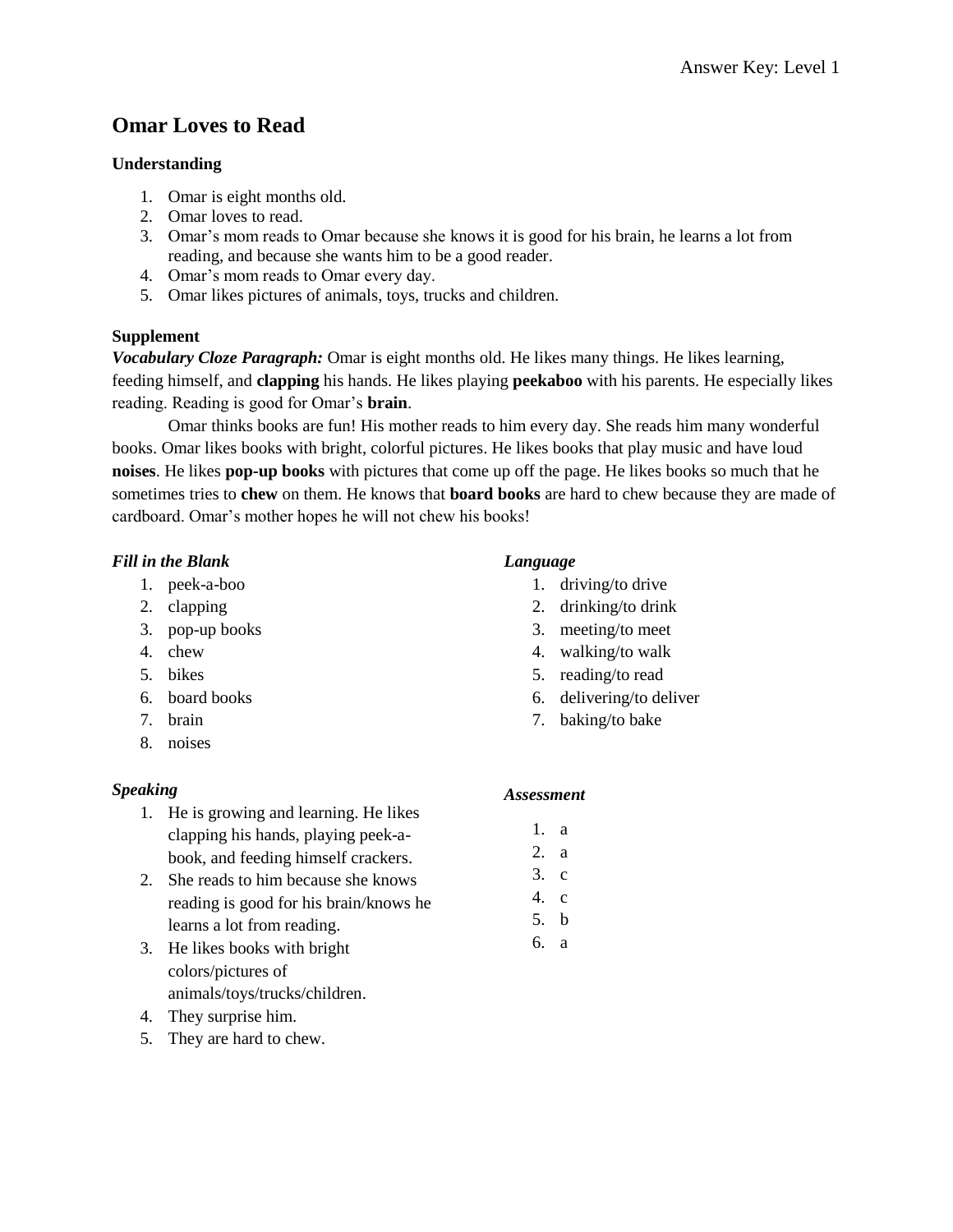# **Violence at Home**

### **Understanding**

- 1. Josh loves his mom and dad.
- 2. Yelling woke Josh.
- 3. Josh feels sad and scared about the fighting.
- 4. He heard his dad calling his mom mean names.
- 5. Josh and his mom could contact a friend/family member/police/teacher.

# **Supplement**

*Vocabulary Cloze Paragraph:* Josh's parents fight a lot. Josh is only seven years old. He feels sad and **scared** when he hears them fighting. He heard his father **yelling** at his mother one night. He saw his father **hit** his mother, and she fell down to the floor, crying. Josh's father called his mother **mean** names. Josh started crying too. He was frightened by watching his parents fight.

No one deserves to be hit or yelled at. Everyone **deserves** to have a **safe** place to live, free from violence and free from **fear**. The first **step** toward getting help is to let someone else know what is happening. Josh and his mother can **tell** someone like a friend, a teacher, or the police. They can get help to move somewhere safe.

### *Fill in the Blank*

- 1. hit
- 2. tell
- 3. fear
- 4. safe
- 5. deserves
- 6. yelling
- 7. step
- 8. scared
- 9. mean

# *Speaking*

- 1. He feels sad and scared.
- 2. He heard yelling.
- 3. His father hit Josh's mom and called her mean names.
- 4. Josh began to cry.
- 5. Everyone deserves to live in a safe place free from fear.
- 6. They can tell someone.

#### *Language*

- 1. was shouting
- 2. was raining
- 3. were driving
- 4. was doing
- 5. were barking
- 6. was writing
- 7. were playing

### *Assessment*

1. b 2. c 3. c 4. c 5. a 6. b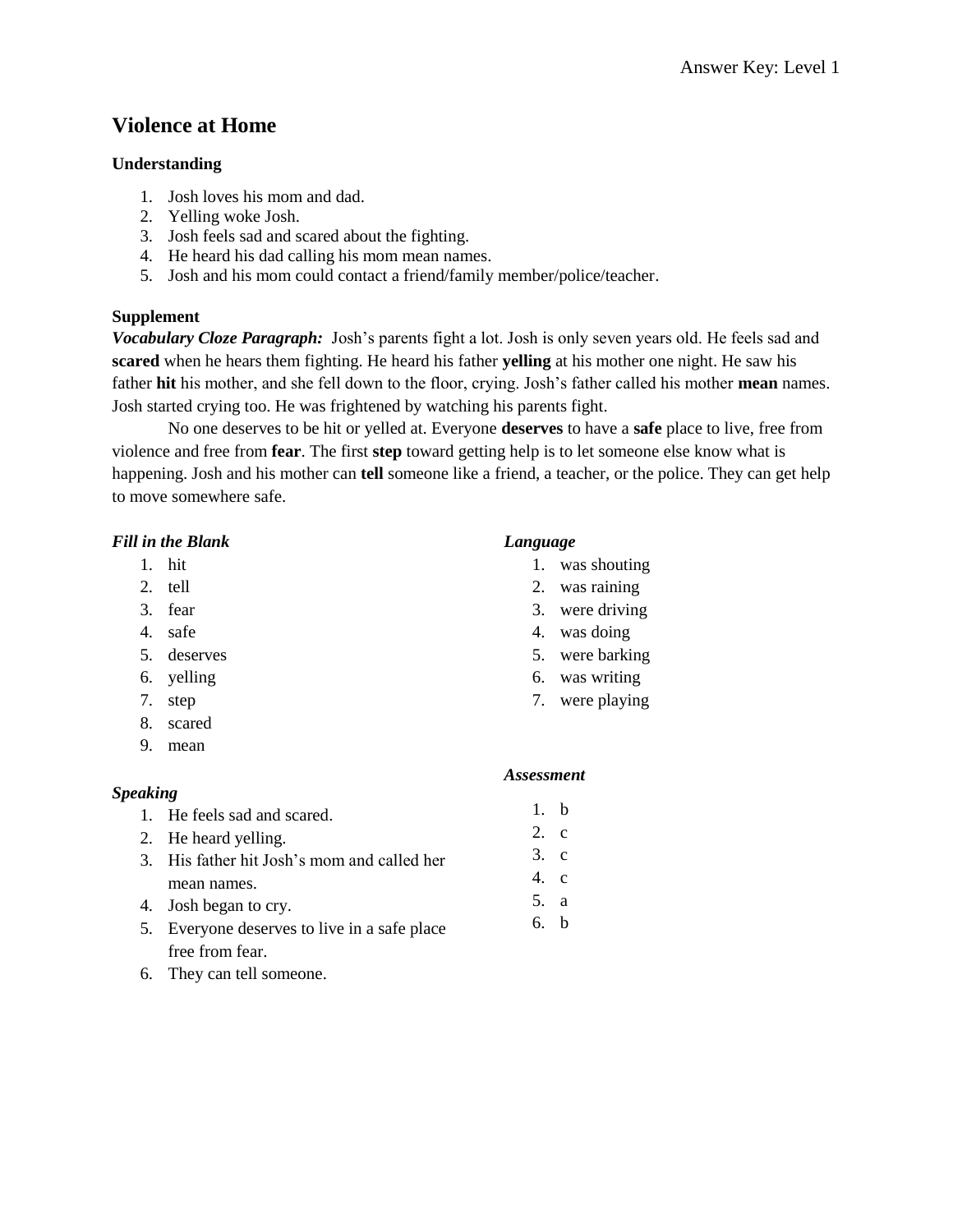# **Understanding One Another**

#### **Understanding**

- 1. Val and Reem meet at work in the break room.
- 2. Reem does not speak much English.
- 3. Val repeats questions and points to things to in order to help Reem better understand her.
- 4. Reem nods her head to show that she understands Val.
- 5. Reem has worked at the turkey plant one month. Val has worked at the turkey plant one week.

#### **Supplement**

*Vocabulary Cloze Paragraph:* Val and Reem both work at a turkey plant. They are **coworkers**. During break time, many coworkers are **visiting with** each other.

Val talks to Reem. Reem is **shy**. Val and Reem tell each other their names. Val asks, "How long have you worked at the turkey **plant**?" Reem says that she doesn't know English.

Val sees the plant **logo** on a **piece** of paper on the table. She **points** to it. She asks again. Reem nods. She understands. She **replies**, "One month."

Val says, "We are both new to the job." Val and Reem cannot speak with each other very much, but they understand each other.

#### *Fill in the Blank*

- 1. logo
- 2. sheet
- 3. coworkers
- 4. points
- 5. visiting with
- 6. plant
- 7. shy
- 8. replies

#### *Speaking*

- 1. They work at a turkey plant.
- 2. They are talking during break time.
- 3. Reem doesn't speak much English.
- 4. Val points to the plant logo.
- 5. Reem nods her head.
- 6. Reem has worked at the turkey plant for one month.

#### *Language*

- 1. has gone
- 2. has studied
- 3. have worked
- 4. have been
- 5. has had
- 6. has read
- 7. has grown

#### *Assessment*

1. c 2. b 3. a 4. c 5. a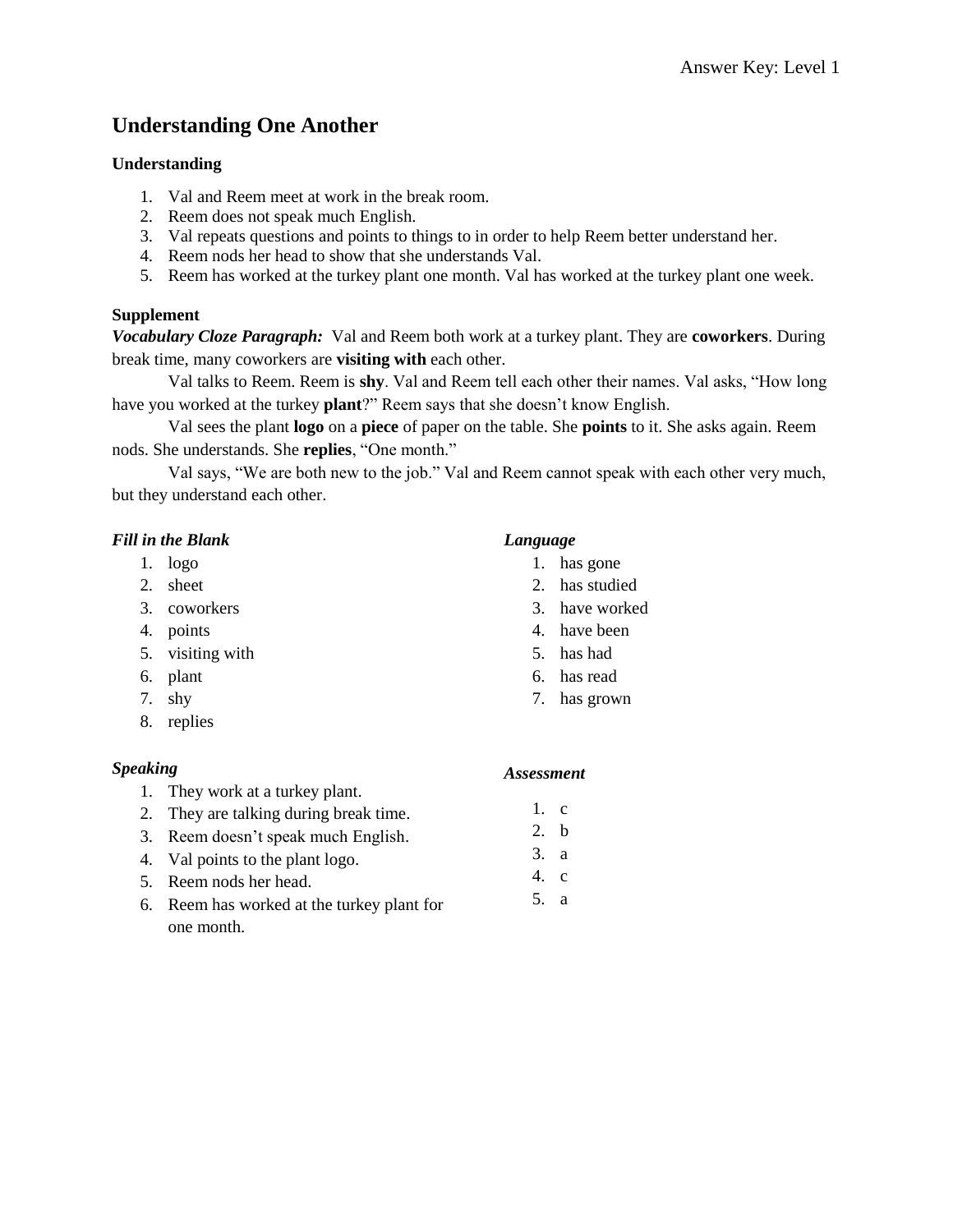# **Shopping for a Car**

### **Understanding**

- 1. The black car has two doors.
- 2. The red car has four doors.
- 3. The red car has been driven eighty thousand miles.
- 4. Unsure means not sure.
- 5. Answers will vary student opinion.

### **Supplement**

*Vocabulary Cloze Paragraph:* Andy wants to buy a new car for his family. He is **looking for** a used car, one that has been owned before. He needs a car that is big enough for him, his wife, and their two children. He **finds** two cars that he plans to **test drive** before buying one. The red car and the black car cost the same. They were produced in the same year. They are different, though. The red car has four doors and a **good-sized** trunk. The black car only has two doors and has a smaller **trunk**. The red car has been driven more miles than the black car. Andy is **unsure** about **which** car would be best for him and his family. He knows that driving each car will help him to **decide**. He is excited to find the right car.

# *Fill in the Blank*

- 1. which
- 2. test drive
- 3. looking for
- 4. found
- 5. trunk
- 6. good-sized
- 7. unsure
- 8. decide

### *Speaking*

- 1. Andy wants a new car.
- 2. The red car has eighty thousand miles on it.
- 3. The black car had two doors.
- 4. They cost the same.
- 5. The red car has a bigger trunk.
- 6. He will decide by test driving the cars.

#### *Language*

- 1. younger
- 2. shorter
- 3. better
- 4. more beautiful/more interesting
- 5. larger
- 6. more interesting/better
- 7. earlier

#### *Assessment*

1. b 2. c 3. a 4. c 5. b 6. c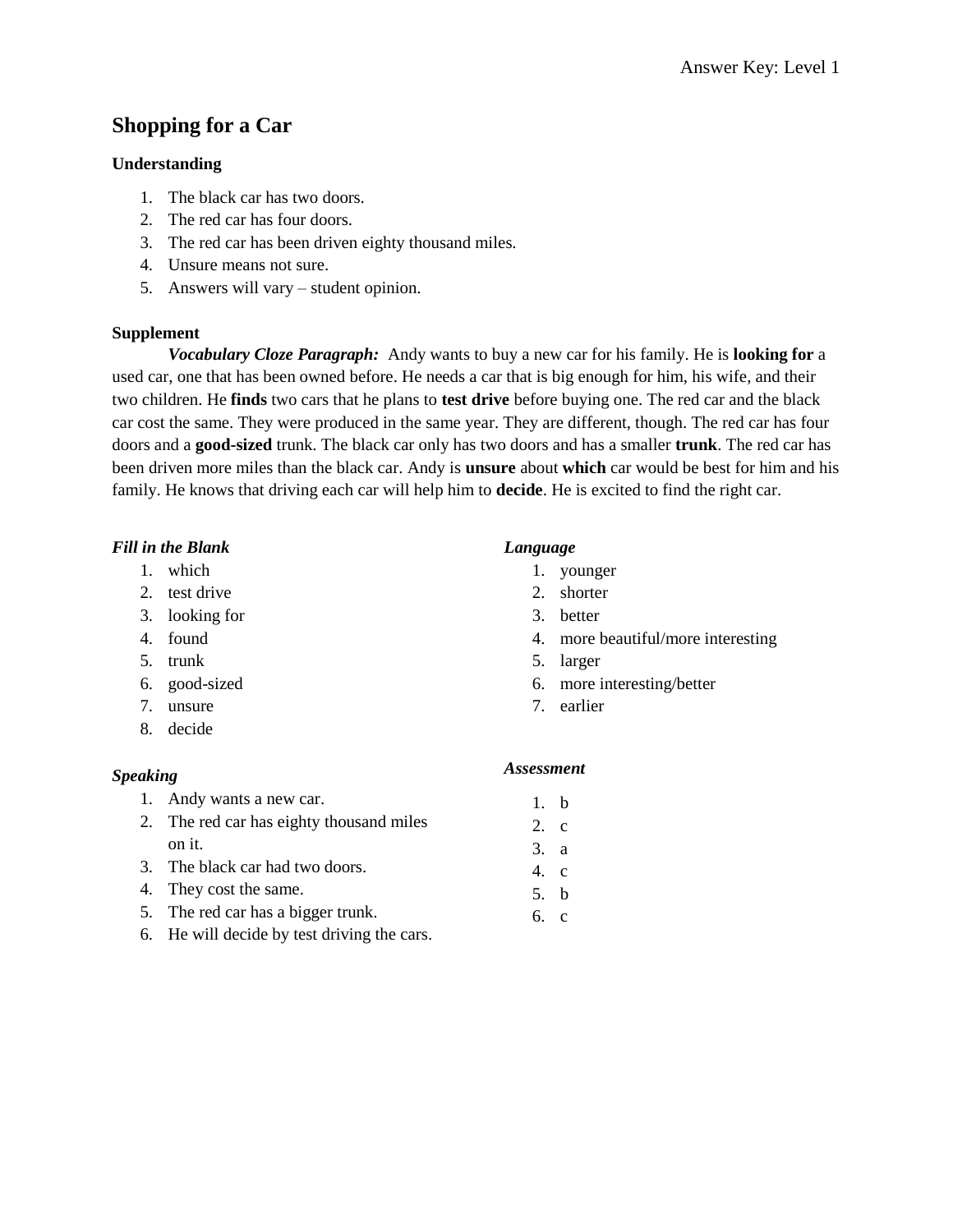# **Mike Gets Ready for Work**

### **Understanding**

- 1. Mike wakes up at 6:00 a.m. for work
- 2. He takes a shower.
- 3. A healthy breakfast gives a person energy.
- 4. It takes Mike 10 minutes to drive to work.
- 5. Mike's job begins at 7:00 a.m.

# **Supplement**

*Vocabulary Cloze Paragraph:* Mike wakes up at 6:00 a.m. when his **alarm clock** rings. He takes a shower and washes his hair and body. Then he **shaves** his face. He puts on clean clothes. He also combs his hair.

Mike eats breakfast at 6:20 a.m. He has wheat toast, a fried egg, and orange juice. His breakfast is **healthy**. He takes a **vitamin** too. His breakfast will help Mike have **energy** at work. Mike brushes his teeth. He is ready for work.

Mike drives to work at 6:35 a.m. It takes him ten minutes to get to work. He parks in the company parking lot. He goes inside and **hangs** his coat in his locker. Now he can **punch in** at 6:55 a.m. for work. His **shift** begins soon. He is always on time for work.

# *Fill in the Blank*

- 1. vitamin
- 2. shift
- 3. shaves
- 4. energy
- 5. hangs
- 6. alarm clock
- 7. healthy
- 8. punch in

# *Speaking*

- 1. Every day, Mike wakes up at 6:00 a.m.
- 2. Before he eats breakfast, Mike takes a shower/shaves/puts on clean clothes/combs his hair.
- 3. Mike has wheat toast, a fried egg, and orange juice for breakfast.
- 4. After breakfast, Mike brushes his teeth.
- 5. Mike arrives at work at 6:45 a.m. (Students may put 6:55 a.m. as well.)
- 6. Mike's shift starts at 7:00 a.m.

### *Language*

- 1. before/after
- 2. after/before
- 3. during
- 4. by, in
- 5. after/before
- 6. during
- 7. at, until

- 1. a
- 2. c
- 3. b
- 4. a
- 5. b
- 6. a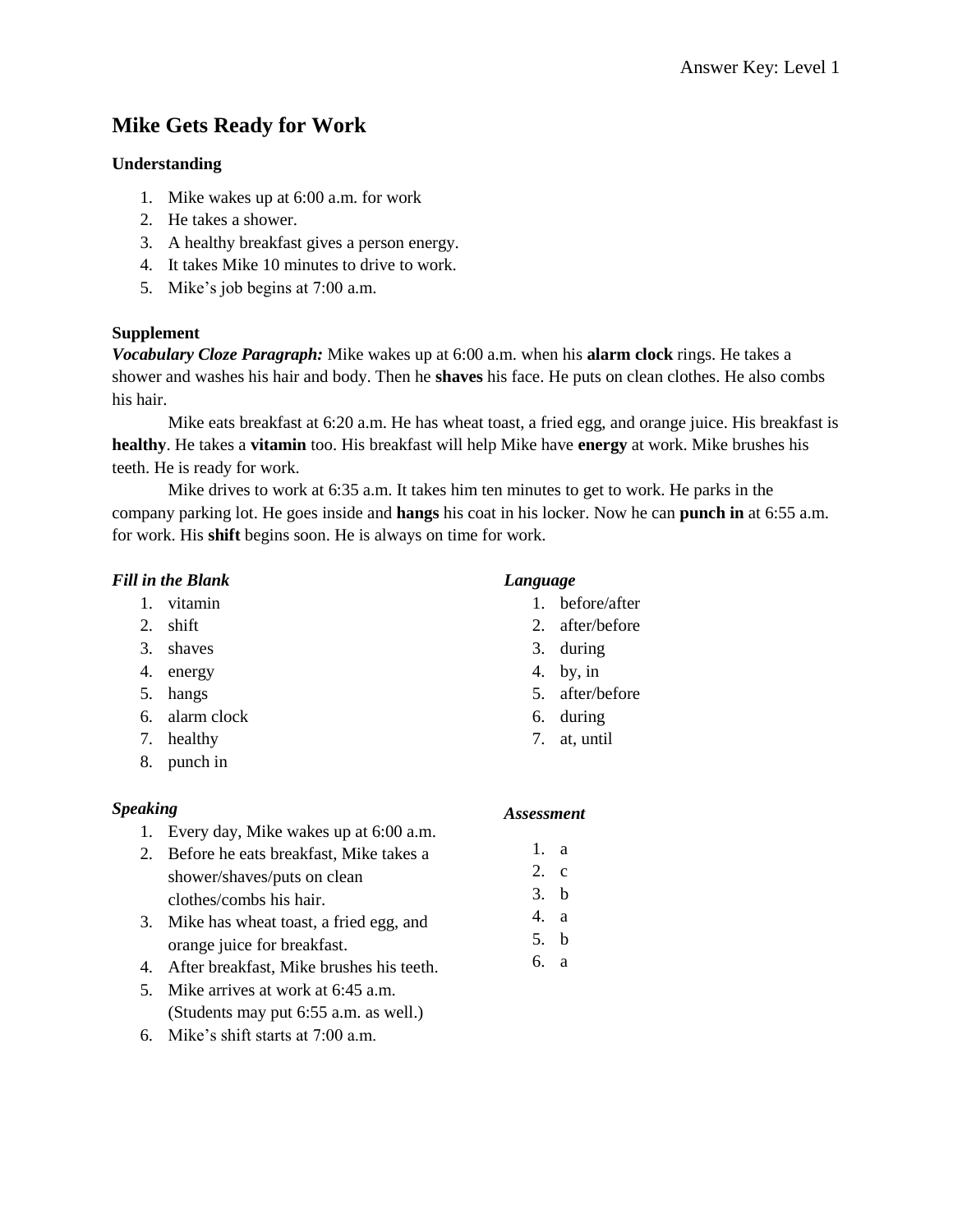# **Greetings**

# **Understanding**

- 1. Pam and Bob were strangers before they met.
- 2. Pam met Bob at work.
- 3. The greeted each other with words and a handshake.
- 4. Kris lives in Texas.
- 5. Close friends and family members often greet each other with a hug.

# **Supplement**

*Vocabulary Cloze Paragraph:* People greet each other in different ways. Pam and Bob have never **met**. They are **strangers**. One day, they meet at work. Pam says, "Hi. I'm Pam." Bob says, "Hello. I'm Bob. It's nice to meet you." Pam **shakes** Bob's hand. This is a **common** way for strangers or friends to **greet** each other.

Kim and Kris are sisters who live in different states. Kim lives in New York and Kris lives in Texas. They live very far **apart**. Kris flies to visit Kim in New York. After the plane lands, Kris **gets off** the plane. She gives Kim a big hug. Family **members** like parents, brothers, and sisters often hug when they visit each other.

# *Fill in the Blank*

- 1. common
- 2. gets off
- 3. members
- 4. strangers
- 5. shakes
- 6. met
- 7. greet
- 8. apart

# *Speaking*

- 1. They meet at work.
- 2. Pam says hi, and Bob says hello. They shake hands.
- 3. Kim lives in New York. Kris lives in Texas.
- 4. Kris flies to New York.
- 5. They hug because they are family/don't see each other often/know each other well.
- 6. Coworkers usually shake hands. Family members and close friends often shake hands or hug.

### *Language*

- 1. strangers
- 2. sisters
- 3. brothers
- 4. hand
- 5. coworkers
- 6. friend
- 7. way

#### *Assessment*

1. a 2. c

- 3. c
- 4. b
- 5. a
- 6. c